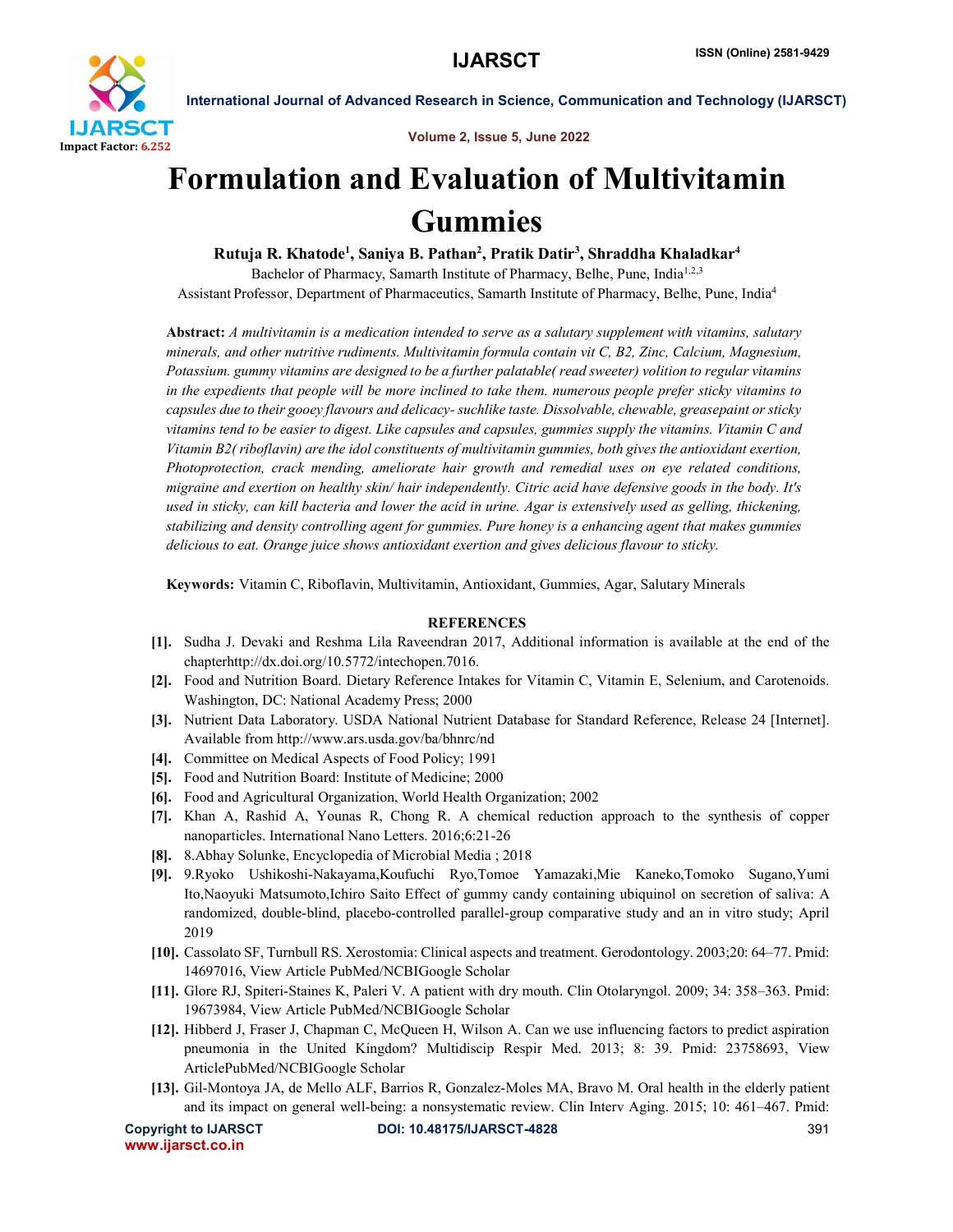

## International Journal of Advanced Research in Science, Communication and Technology (IJARSCT)

### Volume 2, Issue 5, June 2022

25709420, View ArticlePubMed/NCBIGoogle Scholar

- [14]. Elliott C [Author]Assessing Vitamins, Minerals and Supplements Marketed to Children in Canadathor], Published online 2019 Nov 6
- [15]. Kamangar F[Author] ,Vitamin and Mineral Supplements: Do We Really Need Them?, 2012 Mar; 3
- [16]. Kevin B Comerford, Recent Developments in Multivitamin/Mineral Research, November 20131. Dashora N, Sodde V, Bhagat J, Kirti SP, Labo R. Antitumor activity of Dendrophoe falcate against Ehrlich ascites carcinoma in Swiss albino mice. Pharm Crops. 2011;7:1. [Google Scholar]
- [17]. Adebolu TT. Effect of natural honey on local isolates of diarrhea causing bacteria in Southwestern Nigeria. Afr J Biotechnol. 2005;4:1172–4. [Google Scholar]
- [18]. Ashrafi S, Mastronikolas S, Wu CD. Use of Honey in Treatment of Aphthous Ulcers IADR/AADR/CADR 83rd General Session. Baltimore, MD., USA: 2005. pp. 9–12. [Google Scholar]
- [19]. James H. Papyrus Harris, donation to the temple of re at Heliopolis. In: Birch S, editor. Breasted ancient records of Egypt part four pSalt 825, Egyptian magical text. 1876. [Google Scholar]
- [20]. Bansal V, Medhi B, Pandhi P. Honey A remedy rediscovered and its therapeutic utility. Kathmandu Univ Med J (KUMJ) 2005;3:305–9. [PubMed] [Google Scholar]
- [21]. Bell SG. The therapeutic use of honey. Neonatal Netw. 2007;26:247–51. [PubMed] [Google Scholar]
- [22]. Hassapidou M, Fotiadou E, Maglara E, Papadopoulou SK. Energy intake, diet composition, energy expenditure, and body fatness of adolescents in Northern Greece. Obesity (Silver Spring) 2006;14:855–62. [PubMed] [Google Scholar]
- [23]. Babacan S, Rand AG. Characterization of honey amylase. J Food Sci. 2007;72:C050–5. [PubMed] [Google Scholar]
- [24]. Pataca LC, Borges Neto W, Marcucci MC, Poppi RJ. Determination of apparent reducing sugars, moisture and acidity in honey by attenuated total reflectance-Fourier transform infrared spectrometry. Talanta. 2007;71:1926–31. [PubMed] [Google Scholar]
- [25]. Inglett GE. A history of sweeteners Natural and synthetic. J Toxicol Environ Health. 1976;2:207– [PubMed] [Google Scholar]
- [26]. Ahmed S, Othman NH. Honey as a potential natural anticancer agent: A review of its mechanisms. Evid Based Complement Alternat Med. 2013;2013:829070. [PMC free article] [PubMed] [Google Scholar]
- [27]. Khalil I, Moniruzzaman M, Boukraâ L, Benhanifia M, Islam A, Islam N, et al. Physicochemical and antioxidant properties of Algerian honey. Molecules. 2012;17:11199–215. [PMC free article] [PubMed] [Google Scholar]
- [28]. 28.Attia WY, Gabry MS, El-Shaikh KA, Othman GA. The anti-tumor effect of bee honey in Ehrlich ascite tumor model of mice is coincided with stimulation of the immune cells. J Egypt Public Health Assoc. 2008;15:169–83. [PubMed] [Google Scholar]
- [29]. Estevinho L, Pereira AP, Moreira L, Dias LG, Pereira E. Antioxidant and antimicrobial effects of phenolic compounds extracts of Northeast Portugal honey. Food Chem+ Toxicol. 2008;46:3774–9. [PubMed] [Google Scholar]
- [30]. Abdulrhman M, El-Hefnawy M, Ali R, El-Goud AA. Honey and type 1 diabetes mellitus. In: Liu CP, editor. Type Diabetes – Complications, Pathogenesis, and Alternative Treatments. Croatia: In Tech; 2008. [Google Scholar]
- [31]. Ghosh S, Playford RJ. Bioactive natural compounds for the treatment of gastrointestinal disorders. Clin Sci (Lond) 2003;104:547–56. [PubMed] [Google Scholar]
- [32]. Mijanur Rahman M, Gan SH, Khalil MI. Neurological effects of honey: Current and future prospects. Evid Based Complement Alternat Med. 2014;2014:958721. [PMC free article] [PubMed] [Google Scholar]
- [33]. Newman TG. Honey Almanac. Chicago, IL: Newman; 1983. [Google Scholar]
- [34]. Molan PC. The potential of honey to promote oral wellness. Gen Dent. 2001;49:584–9. [PubMed] [Google Scholar]
- [35]. Bergman A, Yanai J, Weiss J, Bell D, David MP. Acceleration of wound healing by topical application of honey. An animal model. Am J Surg. 1983;145:374–6. [PubMed] [Google Scholar]
- [36]. Irving TB, Ahmad K, Ahsan MM. The Qur'an-Basic Teachings. Ch. 5. Bath: Pitman Press; 1987. The story of